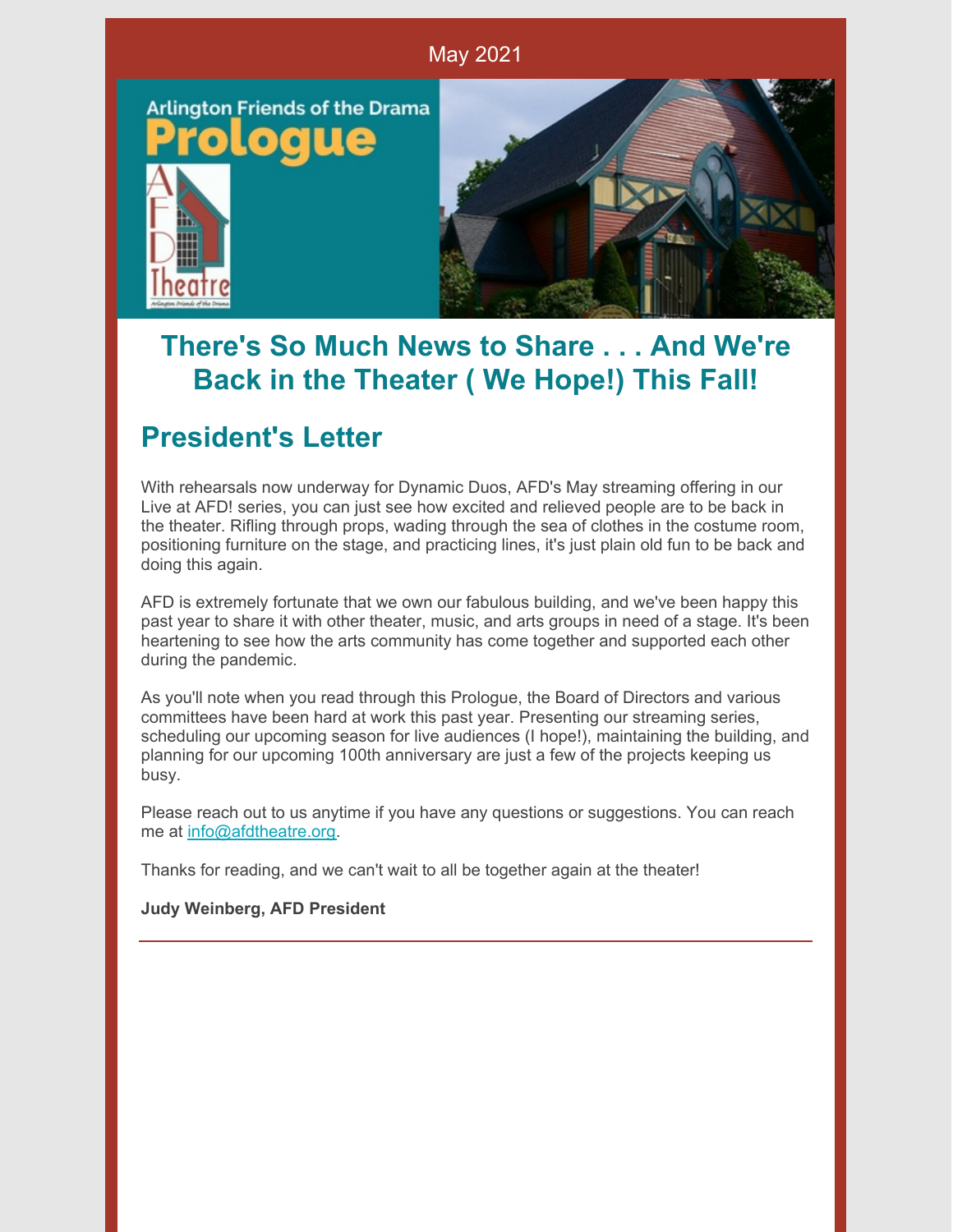# DYNAMIC DUOS | MAY 20, 2021













# **UP NEXT Live from AFD! Dynamic Duos May 20 at 7 PM**

Live from AFD! Dynamic Duos is part of a series of live performances on our stage that are streamed live and also recorded for later viewing.

Dynamic Duos is an evening of scenes with two characters from well-known plays. Each scene runs approximately 10 minutes or less.

#### **FOR THE LINK TO VIEW LIVE ON MAY 20, 2021 AT 7PM:**

Join our E-mail list (contact info@afdtheatre.org and ask to be added) or become an AFD member.

> **Parallel Lives** directed by Chelsea Zabel Stanis Ames (Being One) Jyoti Daniere (Being Two)

**The Odd Couple** directed by Cathy Alexander Mark Branson (Oscar) Judson Pierce (Felix)

**The Taming of the Shrew** directed by Jessica Going Michael Jay (Petruchio) Danielle Wehner (Katherine)

> **Doubt** directed by Nick Neyeloff Sheila Kelleher (Sr. Aloysius) Imani Powell (Mrs. Muller)

**Who's Afraid of Virginia Woolf?** directed by Joe Stallone Brett Lovins (George) Lorna Noguiera (Martha)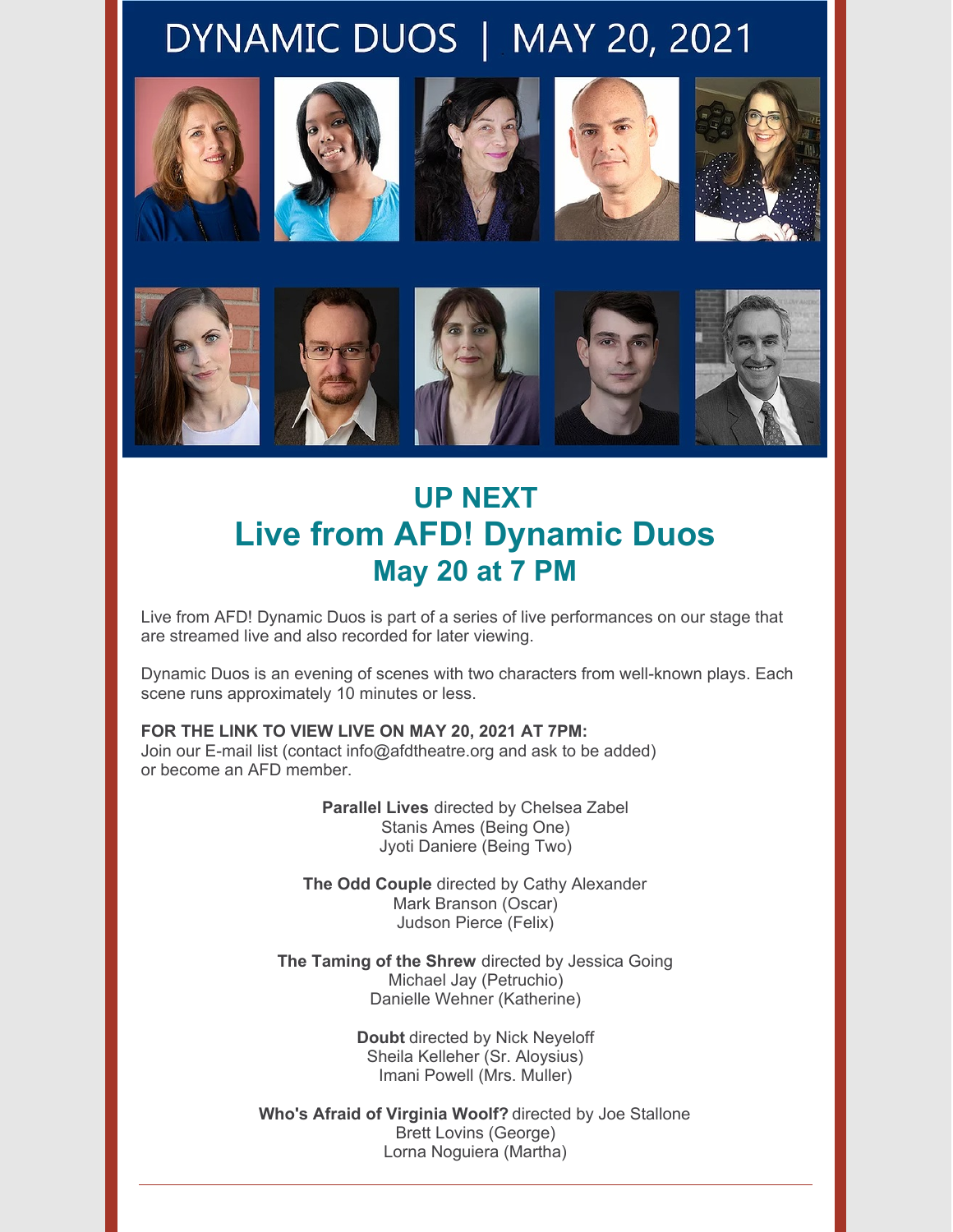### **Announcing Our 2021-2022 Season**

#### **The All Night Strut!**

Conceived and Originally Directed and Choreographed by Fran Charnas Musical Arrangements by Tom Fitt, Gil Lieb, and Dick Schermesser Additonal Orchestrations by Corey Allen

#### **October 7-17, 2021**

Stage Director/Choreographer: Susan Chebookjian Music Director: Dan Rodriguez Production Manager: Judy Weinberg

A sassy celebration of the 1930s and '40s, this jukebox musical offers a bonanza of the way things were during the Depression, World War II, and the post-war boom. From the funky jive of Harlem to the sophisticated elegance of El Morocco and the romance of the Stage Door Canteen, this is an evening filled with jazz, blues, bebop and classic songs.

#### **Angel Street**

by Patrick Hamilton

#### **December 3-19, 2021**

Director: Paul Dixon Production Managers: Evelyn Corsini Alcorn, Mary Hummon, and Ginger Webb

A Broadway hit first produced on the West End under the title "Gaslight," this mystery thriller tells the story of the Manninghams, who live on Angel Street in 19th-century London. Familiar with the term "gaslighting"? It comes from this classic work of drama in which the tension builds into some of the most suspenseful sequences in modern theatre. The famous movie version of "Gaslight" featured Joseph Cotton and Ingrid Bergman.

#### **Pippin**

Music and Lyrics by Stephen Schwartz Book by Roger O. Hirson Originally Produced on the Broadway Stage by Stuart Ostrow Directed on the Broadway Stage by Bob Fosse 2013 Broadway Revival Directed by Diane Paulus Orchestrations for 2013 Revival by Larry Hochman

#### **February 25-March 13, 2022**

Stage Director: Ryan Began Music Director: James Haupt Choreographer: Daisy Giunta Production Managers: Sandy Armstrong and Susan Harrington

With an infectiously unforgettable score from four-time Grammy winner, three-time Oscar winner and musical theatre giant, Stephen Schwartz, "Pippin" is the story of one young man's journey to be extraordinary. Winner of four 2013 Tony Awards including Best Musical Revival, this updated circus-inspired version continues to captivate and appeal to the young-at-heart throughout the world.

#### **Boeing, Boeing**

By Marc Camoletti Translated by Beverly Cross and Francis Evans

#### **May 6-22, 2022**

Director: Danny Bolton Production Manager: Ginger Webb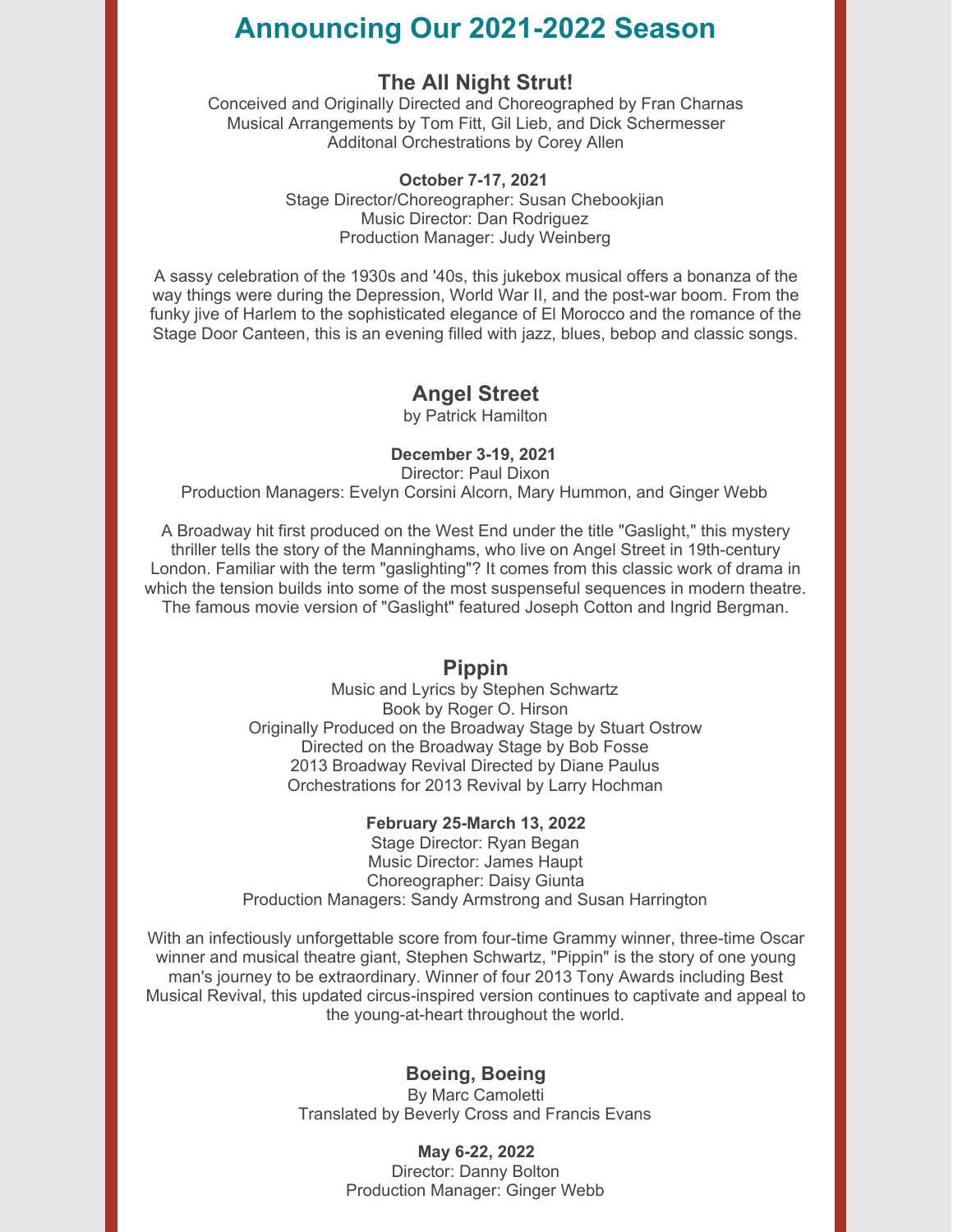A hit comedy similar in vein to Shakespeare's comedies of merry misadventures and mistaken identities, "Boeing Boeing" relates the exploits of French bachelor Bernard as he juggles three lady loves. Three flight attendants, to be exact, from three different countries. Bernard's life hits some turbulence when complications such as a new, speedier Boeing jet disrupt his careful stratagems to keep all three girlfriends in the dark about each other.

### **Membership Update**

The Board thanks our members and subscribers for their continued support despite not having a regular slate and in-person shows this past year due to the COVID-19 pandemic. Despite this, we held our own with 2020-2021 membership as follows:

Subscribers 244, Members 128, Honorary 17, and Comps 26 for a total of 415 for the 2020-2021 season. Last season totaled 436.

This past season we charged \$20, instead of \$70. For the 2021-2022 season, the cost will return to \$70. The membership renewal mailing will go out mid-June. Volunteers are welcome to join a mailing party at the theater on June 5 at 3 PM. Email [info@afdtheatre.org](mailto:info@afdtheatre.org) if you'd like to help.

#### **Friendly News**

We send our own **Jimmy Grana** all the very best wishes our hearts can hold as he recovers at home from recent surgery. Keep up the good work, Jimmy! We look forward to seeing you at the theatre soon!



We are sad to report that two long-time AFD members have passed away: **Dot Lansil** and **Sally Rogers.** Many of us cherish memories of Dot and Sally over the years at AFD. Our deepest condolences go out to their families.

Congratulations to longtime member and volunteer **Lindsey Joy Hurley** and her husband Kevin, on the birth of their baby boy.

**Judy Weinberg** is your Friendly contact. Send her news you want to share via the Prologue. Email Judy at **judylynnweinberg@gmail.com**.

### **The Lexington Players and the Power of Community Theater**

Community theater is all about collaboration and cooperation, not just within a single group but between different groups as well. Bonds strengthen as new productions are created, and that's just what's been happening between the Lexington Players and AFD Theatre.

The Lexington Players' award-winning production of "Who Will Sing for Lena?" by Janice Liddell has been performed live in New York City, on the stage of the Hovey Theatre, streamed by Needham Community Theater, performed at the Mosesian Center for the Arts, and presented at numerous theater festivals. Produced and directed by Sal Jones and starring Jes [Washington](https://jeswashington.com/), this captivating one-woman show won best production at the New England Theatre Conference festival and AACTFest 2019.

In 2020, "Who Will Sing for Lena?" won best play at the Atlanta Black Theatre Festival,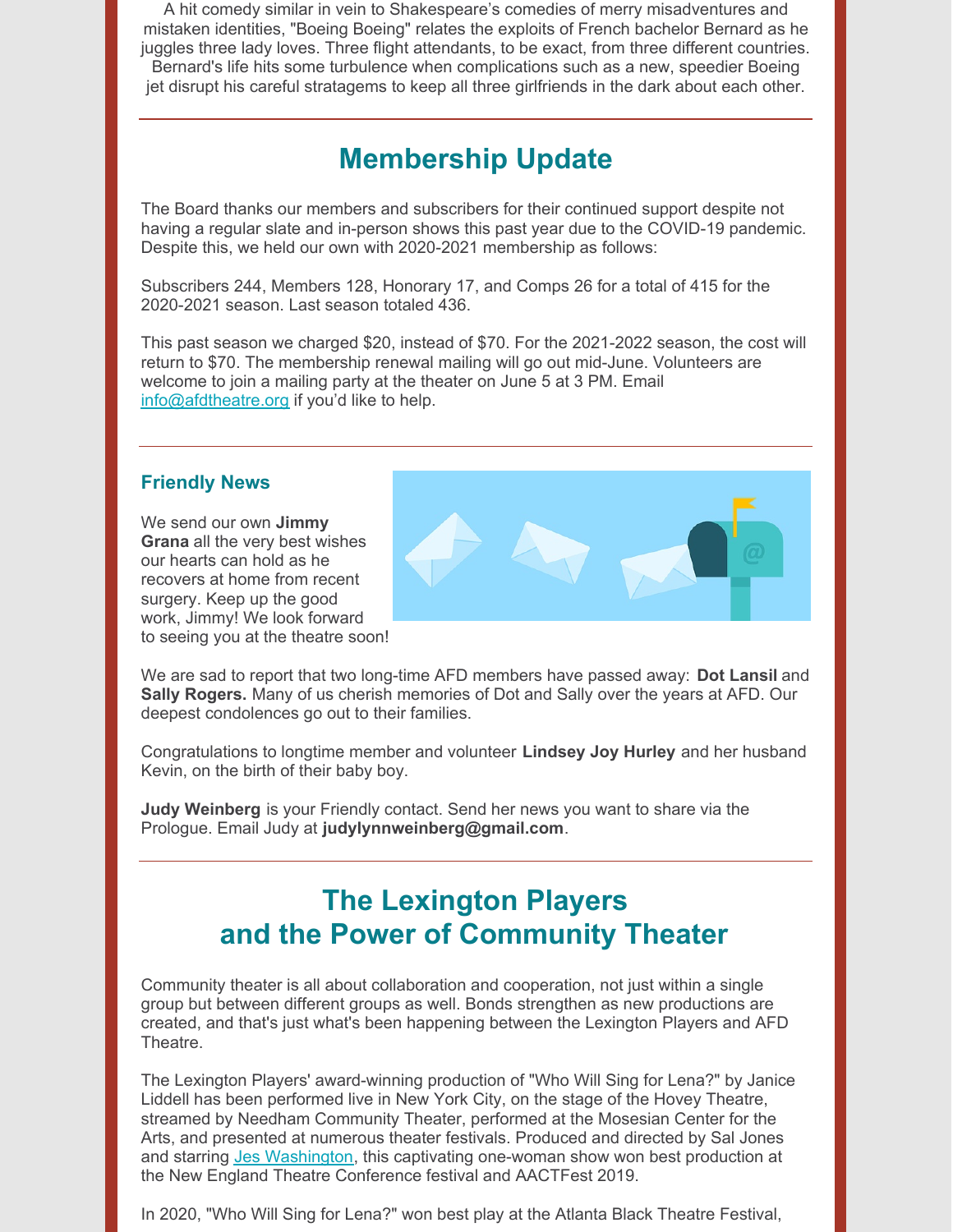which took place online due to the COVID-19 pandemic. That performance was taped on the AFD stage.

The Lexington Players followed "Who Will Sing for Lena?" with "The Mountaintop," written by Katori Hall. This powerfully moving drama is a fictional depiction of Martin Luther King Jr.'s last night in Room 306 of the Lorraine Motel in Memphis. On the eve of his assassination, Dr. King cools down in a lonely Memphis hotel room after delivering the speech of a lifetime—when an unexpected visit from a young hotel maid leads King into a confrontation with his doubts, fears, and haunting premonitions. Directed by Sal Jones, the play features Dominic Carter as Martin Luther King, Jr., and Jes Washington as the maid Camae.

**This year, [ACCTFest](https://aact.org/aactfest-2021) 2021 will be a virtual festival with 12 productions streamed live June 14-20. "The Mountaintop" will be one of those productions.** Once again its production was taped on the AFD stage.

On May 9, the excitement began in earnest when Colvin Theatricals, a professional video production crew, arrived at AFD Theatre to record the Lexington Players' production of "The [Mountaintop"](https://aact.org/aactfest-2021) to be presented during Virtual AACTFest 2021. Tickets for "The Mountaintop" and all 2021 virtual AACTFest productions are available on the AACT website.

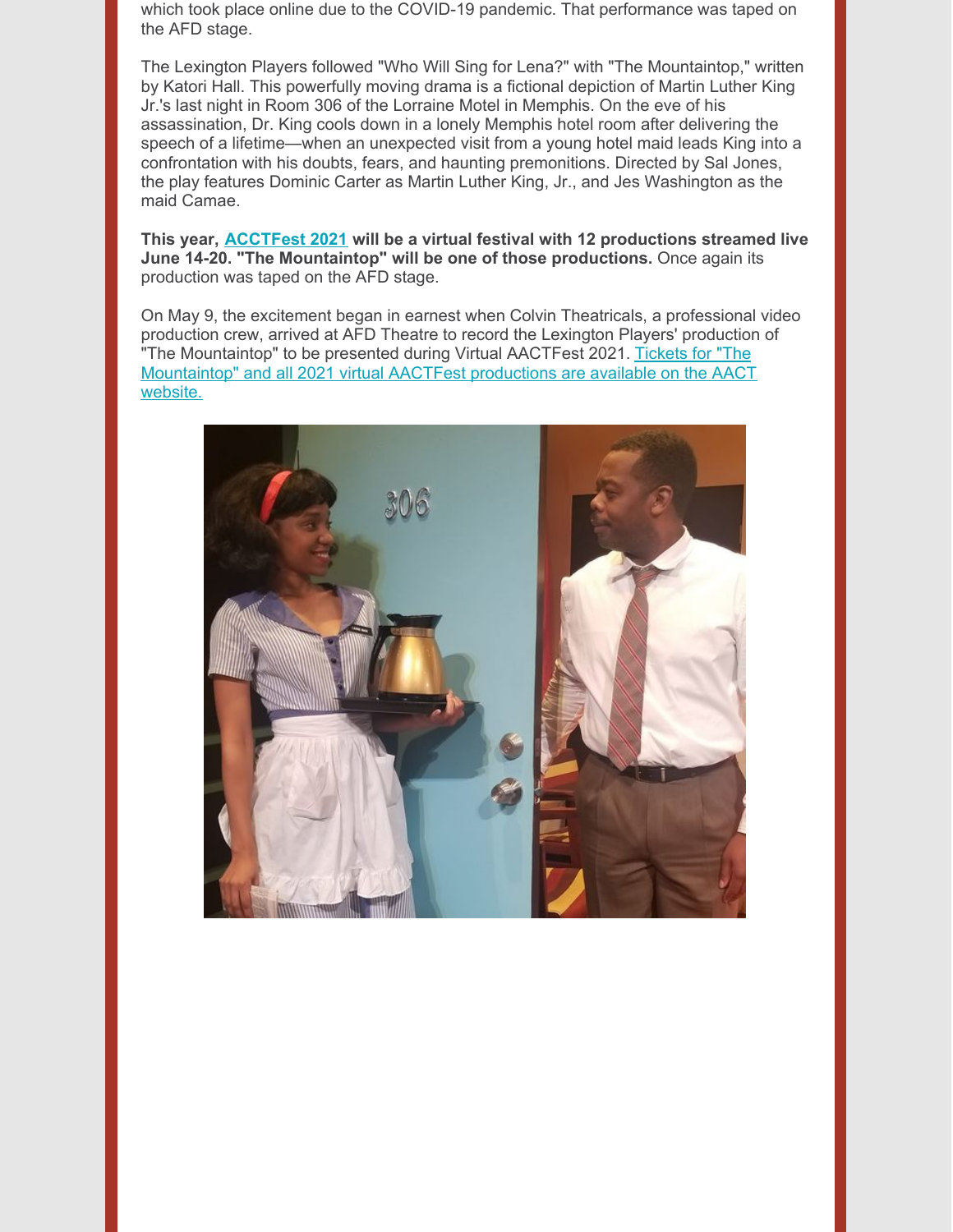

Meanwhile, the Lexington Players' production of "Who Will Sing for Lena?" was accepted at the 2021 [Mondial](http://www.mondialdutheatre.mc/mdt2021/fr/index.html) du Théâtre, the world's leading festival celebrating amateur and community theater. Held every four years, the festival takes place in Monaco as an official event of the International Amateur Theatre Association organized under the patronage of the Prince of Monaco. The Lexington Players' production has been selected to represent the United States, competing against productions from 14 other countries. [Congratulation](http://www.aitaiata.net/groups_mondial2021.html)s to the Lexington Players for this exceptional honor! Festival dates are August 17-22.

**We're excited to share that the Lexington Players will travel to Monaco in August with playwright Janice Liddell where they will perform "Who Will Sing for Lena" in a live performance.** EMACT is helping the Lexington Players raise funds for their travel and expenses and will match dollar-for-dollar all donations up to \$5,000. Please consider supporting this effort, which raises the visibility of community theater and of creators of color in the United States. To make a [contribution](https://form.jotform.com/210585076454155) in support of this exceptional honor, donate online here.

We're sure you will recognize many of these members of the Lexington Players production team for "Who Will Sing for Lena?" and "The Mountaintop." They have contributed to community theater in the Boston area for many years and many decades.

#### **Who Will Sing for Lena?**

Producer and Director: Sal Jones Co-Producer: Susan Harrington Set Designer : Doug Cooper Sound Designer and Lighting Designer: Michael McTeague

#### **The Mountaintop**

Director: Sal Jones Co-Producers: Sal Jones and Susan Harrington Set Designer: Doug Cooper Lighting and Sound Designer: Michael McTeague Costumes: Michelle Aguillon Wigs: Marc Capizzi Stage Manager: Nadine Sa Props: Susan Harrington, Doug Cooper, Amy Newberg, Charlotte Kelly, Bret Bahe

"The Mountaintop" photos courtesy of The Lexington Players

### **In Case You Missed It: April Membership Meeting**